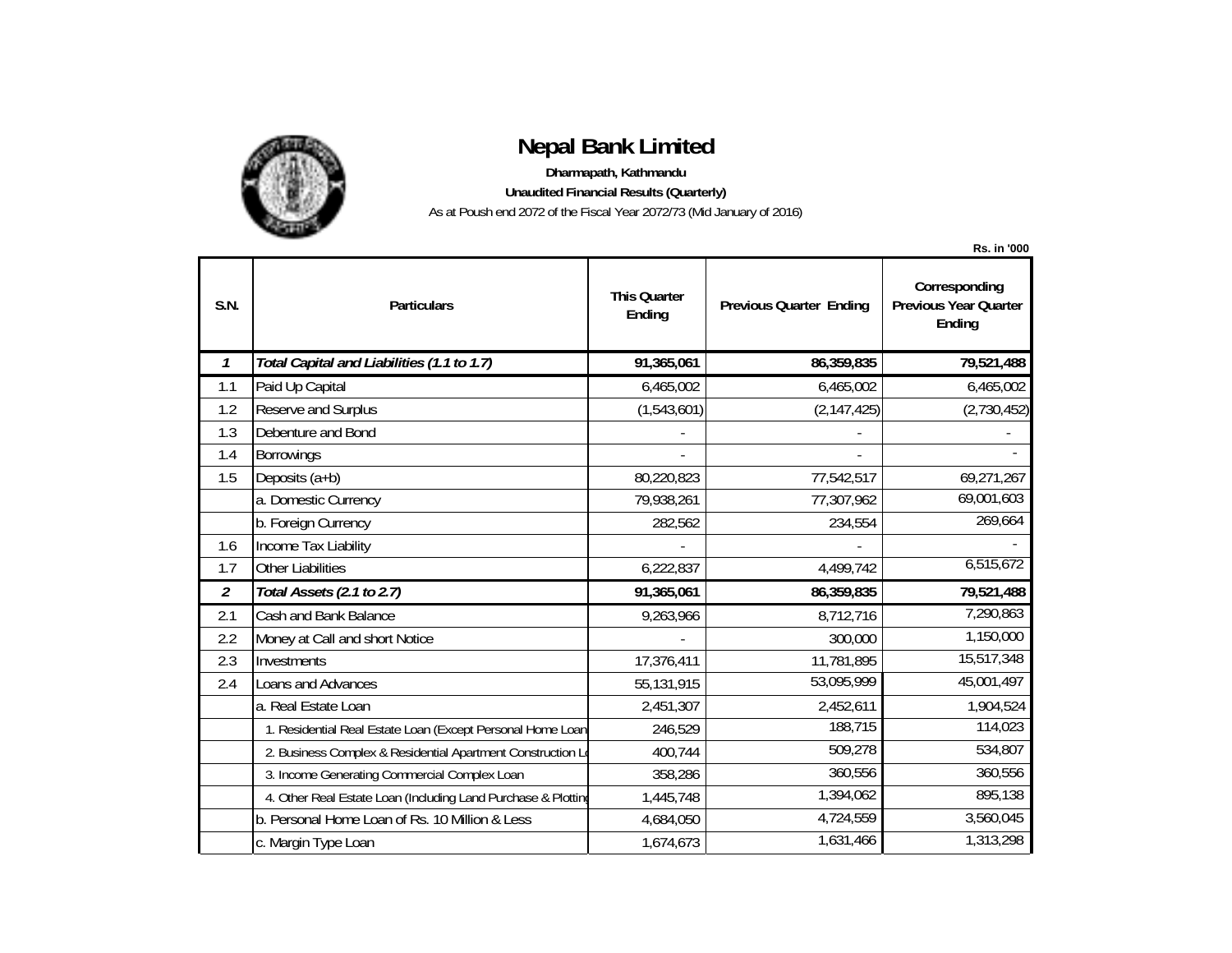|                                                   | d. Term Loan                                    | 11,093,223                    | 11,081,559                               | 8,728,219                                                      |
|---------------------------------------------------|-------------------------------------------------|-------------------------------|------------------------------------------|----------------------------------------------------------------|
|                                                   | e. Overdraft / TR Loan / WC Loan                | 24,216,365                    | 21,965,209                               | 18,810,329                                                     |
|                                                   | f. Others                                       | 11,012,297                    | 11,240,595                               | 10,685,082                                                     |
| 2.5                                               | Fixed Assets (Net)                              | 423,867                       | 440,107                                  | 410,335                                                        |
| 2.6                                               | Non Banking Assets                              | 175,600                       | 192,550                                  | 226,793                                                        |
| 2.7                                               | <b>Other Assets</b>                             | 8,993,303                     | 11,836,569                               | 9,924,652                                                      |
| 3                                                 | <b>Profit and Loss Account</b>                  | <b>This Quarter</b><br>Ending | <b>Previous Quarter Ending</b>           | Corresponding<br>Previous Year Quarter<br>Ending               |
| 3.1                                               | Interest Income                                 | 2,650,233                     | 1,130,223                                | 2,308,101                                                      |
| 3.2                                               | Interest Expense                                | 839,870                       | 431,033                                  | 921,489                                                        |
| A. Net Interest Income (3.1-3.2)                  |                                                 | 1,810,362                     | 699,190                                  | 1,386,612                                                      |
| 3.3                                               | Fees, Commission and Discount                   | 129,480                       | 52,417                                   | 100,044                                                        |
| 3.4                                               | Other Operating Income                          | 156,873                       | 79,175                                   | 158,389                                                        |
| 3.5                                               | Foreign Exchange Gain/Loss (Net)                | 47,914                        | 30,319                                   | (48, 981)                                                      |
| B. Total Operating Income (A.+3.3+3.4+3.5)        |                                                 | 2,144,629                     | 861,101                                  | 1,596,063                                                      |
| 3.6                                               | <b>Staff Expenses</b>                           | 1,043,125                     | 472,767                                  | 952,022                                                        |
| 3.7                                               | <b>Other Operating Expenses</b>                 | 282,560                       | 166,999                                  | 300,382                                                        |
| C. Operating Profit Before Provision (B.-3.6-3.7) |                                                 | 818,944                       | 221,335                                  | 343,659                                                        |
| 3.8                                               | <b>Provision for Possible Losses</b>            | 175,280                       | 84,890                                   | 203,901                                                        |
|                                                   | D. Operating Profit (C.-3.8)                    | 643,664                       | 136,445                                  | 139,757                                                        |
| 3.9                                               | Non Operating Income/Expenses (Net)             | 438,063                       | 10,734                                   | 222,888                                                        |
| 3.10                                              | Write Back of Provision for Possible Loss       | 461,929                       | 465,653                                  | 154,335                                                        |
|                                                   | E. Profit from Regular Activities (D.+3.9+3.10) | 1,543,656                     | 612,832                                  | 516,980                                                        |
| 3.11                                              | Extraordinary Income/Expenses (Net)             | 62,495                        | 18,932                                   | 20,263                                                         |
|                                                   | F. Profit before Bonus and Taxes (E.+3.11)      | 1,606,150                     | 631,764                                  | 537,243                                                        |
| 3.12                                              | <b>Provision for Staff Bonus</b>                | 118,974                       |                                          |                                                                |
| 3.13                                              | Provision for Tax                               | 438,987                       | 187,398                                  | 149,782                                                        |
| G. Net Profit/Loss (F.-3.12-3.13)                 |                                                 | 1,048,189                     | 444,366                                  | 387,461                                                        |
| 4                                                 | <b>Ratios</b>                                   | At the End of this<br>quarter | At the End of previous<br>quarter ending | At the End of<br><b>Corresponding Previous</b><br>Year Quarter |
| 4.1                                               | Capital Fund to RWA                             | 9.11%                         | 7.85%                                    | 4.78%                                                          |